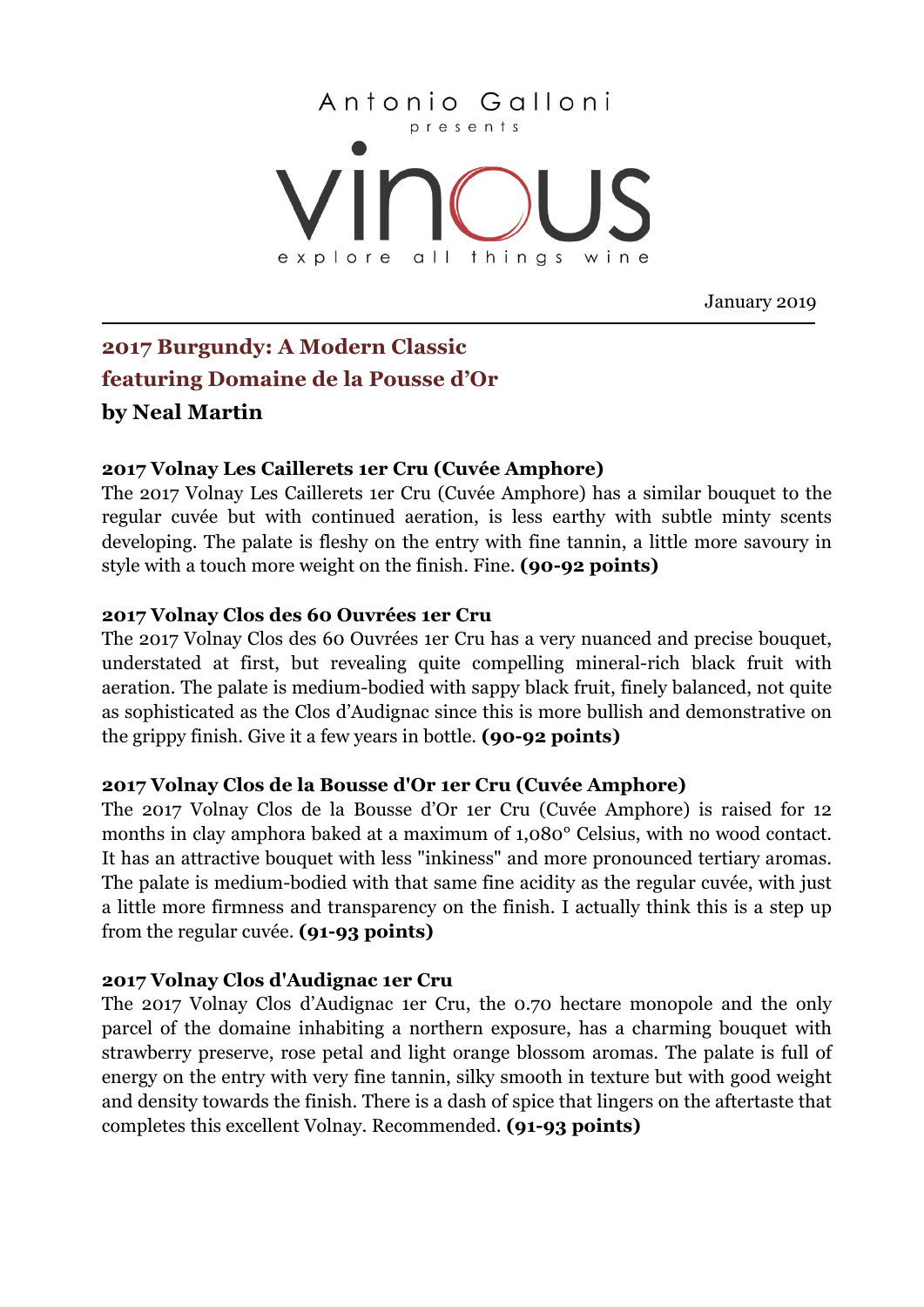#### **2017 Pommard Les Jarollières 1er Cru**

The 2017 Pommard Les Jarollières 1er Cru has quite a complex bouquet with Provençal herbs, fennel and sage, infusing the black fruit, hints of melted tar and tobacco emerging with time. The palate is medium-bodied with sappy black fruit, fine grip, quite focused and perhaps with more salinity on the finish compared to the domaine's range of Volnays. Very fine. **(90-92 points)**

### **2017 Corton Clos du Roi Grand Cru**

The 2017 Corton Clos du Roi Grand Cru has a seductive, floral nose that is more Côte de Nuits than Beaune, with copious red cherries, raspberry and rose petal aromas. The palate is medium-bodied with supple tannin, the oak a little more pronounced than the Corton-Bressandes but that will integrate during the remainder of the barrel maturation and there is a welcome white pepper/red peppercorn sensation that pops up on the aftertaste. Very promising. **(91-93 points)**

### **2017 Clos de la Roche Grand Cru**

The 2017 Clos de la Roche Grand Cru offers more red fruit than the Bonnes-Mares, although at the moment this does not quite deliver the same nuance and comeliness. The palate is medium-bodied with fine grain tannin, quite linear and strict (especially for this vineyard), but with a welcome pinch of white pepper and sage towards the persistent finish. Afford it several years in bottle. **(91-93 points)**

### **2017 Chambolle Musigny Les Groseilles 1er Cru**

The 2017 Chambolle-Musigny Les Charmes 1er Cru has an attractive bouquet, a little earthier than Pousse d'Or's other Chambolle Premier Crus, slightly ferrous with orange rind and a slight steely scent. The palate is sweet on the entry with tart black cherry fruit, quite saline with fine mineralité towards the finish that lingers in the mouth. Excellent. **(91-93 points)**

### **2017 Chambolle-Musigny Les Charmes 1er Cru**

Purple-ruby. Perfumed aromas and flavors of red and black cherry, minerals, and violet. Very smooth and suave but with good freshness and hints of coffee and cocoa on the bright finish. 100% Merlot. Grows on clay and loam rich soils. A hint of carbonic maceration makes for slightly smoother tannins. **(91-93 points)**

### **2017 Chambolle-Musigny Les Amoureuses 1er Cru**

The 2017 Chambolle-Musigny Les Amoureuses 1er Cru has a more understated bouquet compared to previous vintages, yet well defined with blackberry and iodine aromas, a light violet petal note developing with aeration. The palate is well balanced with supple tannins that exert a gentle grip, slightly grainy in texture, here a mixture of blue and black fruit with quite a penetrating, minerally finish. Give this five or six years in the cellar. **(91-93 points)**